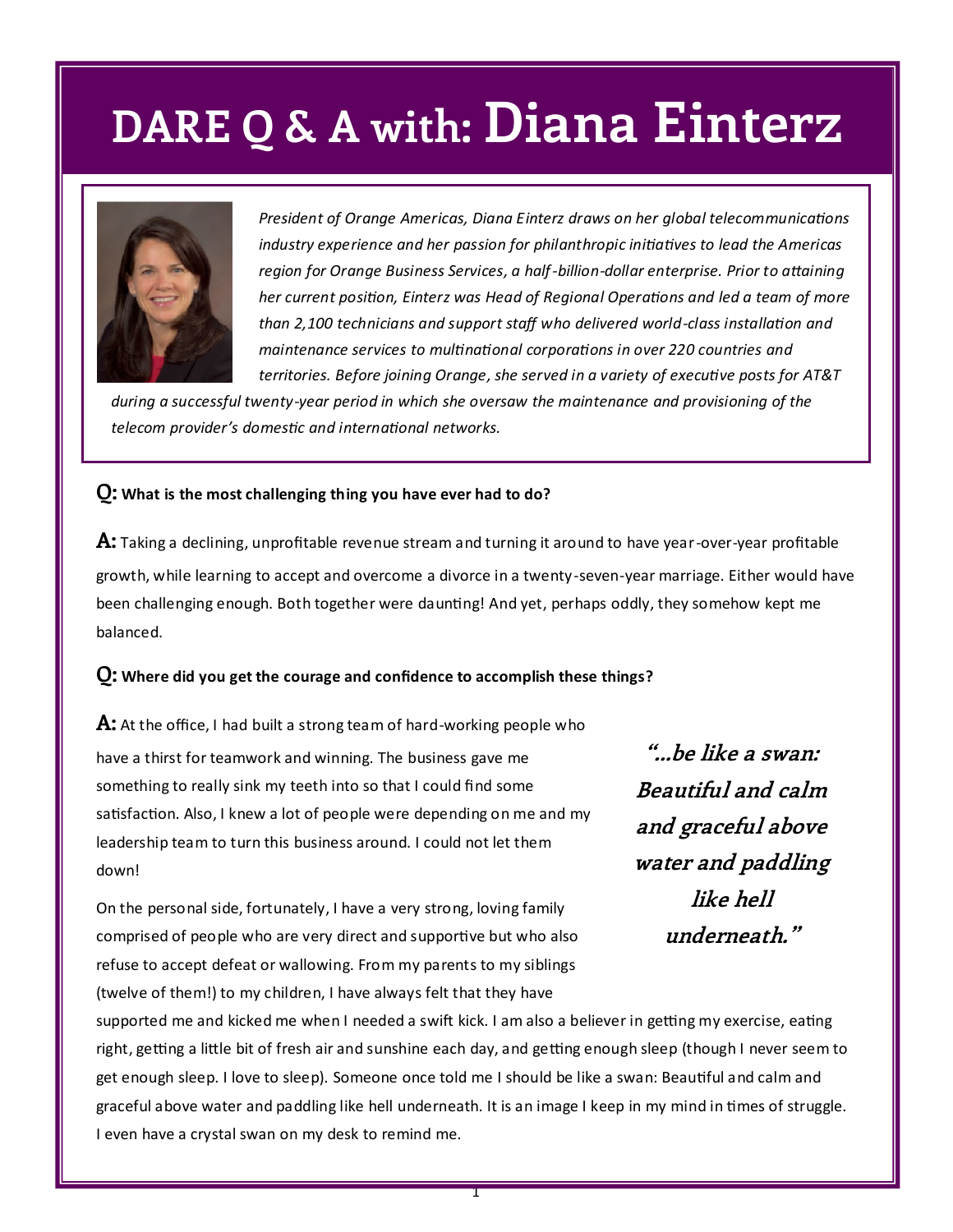## **DARE Q & A with: Diana Einterz**

#### **Q: What is the biggest mistake you have ever made? What did you learn and how did you recover?**

**A:** I try not to make too many mistakes and have been fortunate in that area—and yet this in itself may be my greatest mistake. I had a boss early on in my career who once asked me: "How often do you try to be right?" and I said, "Well, usually 100% but surely never less than 90%." And he said, "Then you are not taking enough risks!"

I think he was right.

I was so reluctant to fail, that I did not take enough risk in my career or in my projects. I played it safe. I think I could have achieved greater results if I'd stretched further outside my comfort zone.

Luckily I have not had anything I would consider a drastic catastrophe, at least not yet. What came close, perhaps, was the time I hired the wrong person to lead a part of my business and took too long to replace him. The damage he did took me years to repair. People resigned. The business declined. Morale suffered. It probably can't all be attributed to him, but a lot of it can. I was not close enough to the business, and I did not want to inflict yet another management change on it. I also wanted to give him the benefit of the doubt. They were laudable motives, but, in the end, I allowed others to suffer.

I have learned to listen to that voice inside my head that tells me things that, maybe, I don't always want to hear or to face. I have learned that, even when the decision is difficult or painful, it is my responsibility to take

**"I have learned that, even when the decision is difficult or painful, it is my responsibility to take action and be swift."**

action and be swift. It will always hurt, but it will hurt less if it is done sooner rather than later, and everyone will be better for it, even the individual being replaced.

**Q: If you had a young woman you cared deeply about entering the workforce today, what single piece of advice would you have for her?**

**A:** Work hard. Be true to yourself. Don't ever compromise your values or your principles. Be kind but firm. Be humble but courageous. Have faith in yourself, in others, in God, or in whomever you believe created this glorious universe and watches over us!

#### **Q: What advice do you have for building self-confidence?**

**A:** Surround yourself with people who care and who share your values and will give you honest, direct feedback. Take chances and believe in yourself. Allow yourself to fail. Learn from failure and grow ( *cont.*)